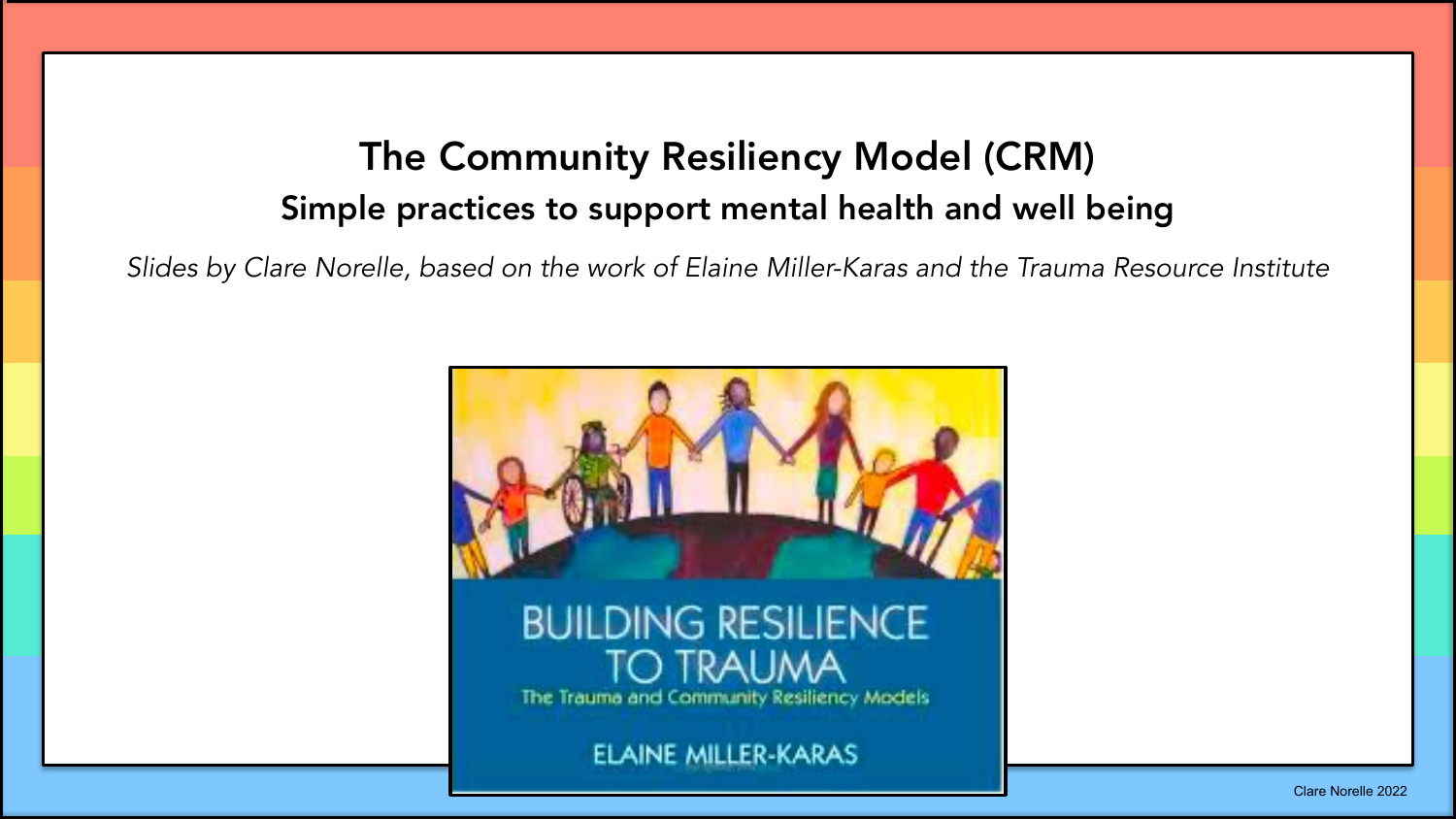The Community Resiliency Model (CRM) is used around the world during and after natural disasters, wars, and other hard experiences, to help people stay strong and healthy in their bodies, hearts, and minds.

*CRM combines simple practices from psychotherapy and mindfulness meditation with education about the nervous system and biological aspects of mental health.* 

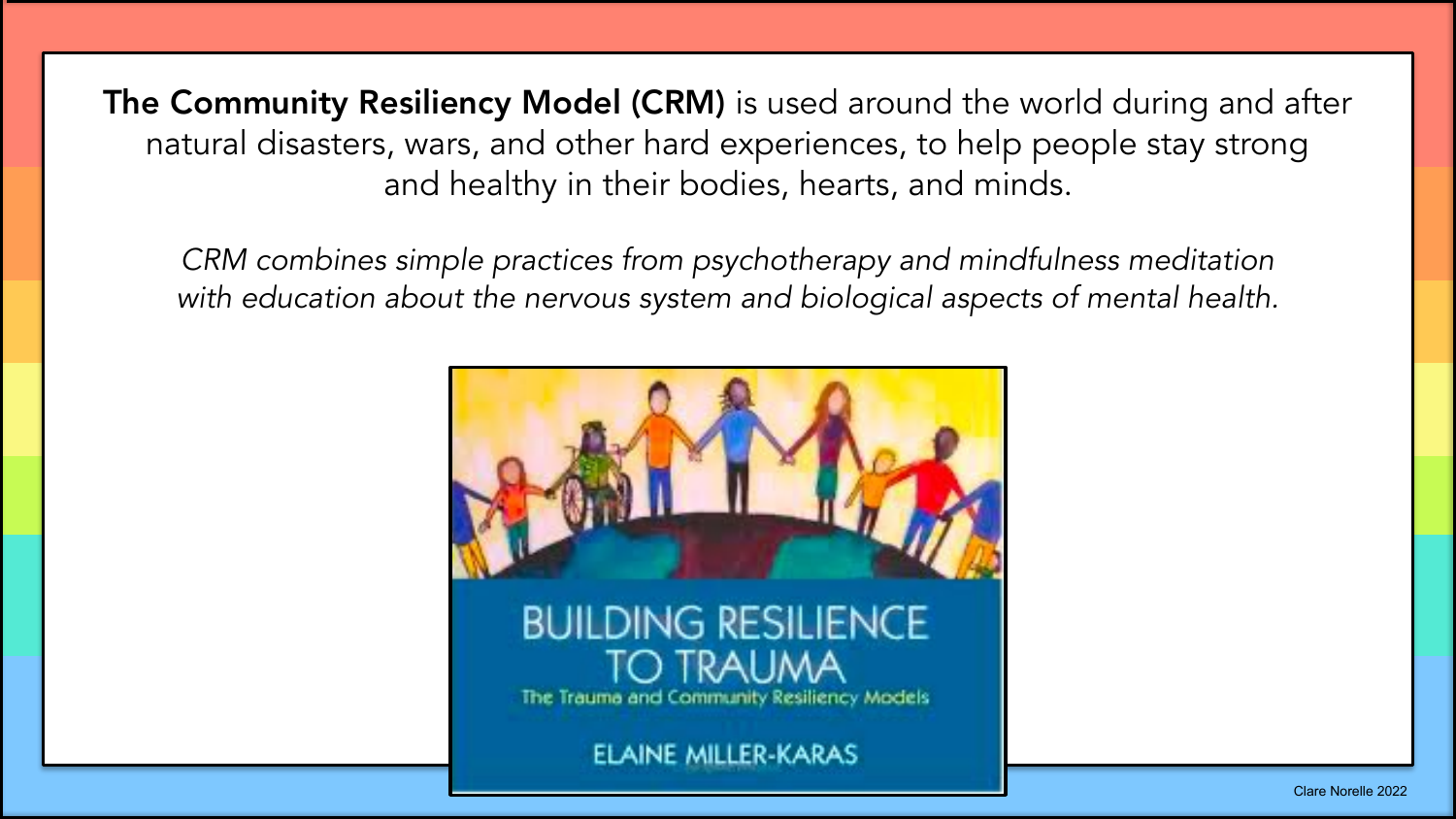*This set of slides is adapted from the work of Elaine Miller-Karas,*  who developed the Community Resiliency Model at the Trauma Resource Institute.

*These slides are meant for people who want to explore CRM for their own use, or share it with others informally; in the Community Resiliency Model such people are called CRM guides. To learn more about CRM you can also read Miller-Karas's book, Building Resilience to Trauma.* 

> *To become a CRM teacher or trainer, or learn about CRM trainings, you can go to theTrauma resource Institute website, at: <https://www.traumaresourceinstitute.com/crm>*

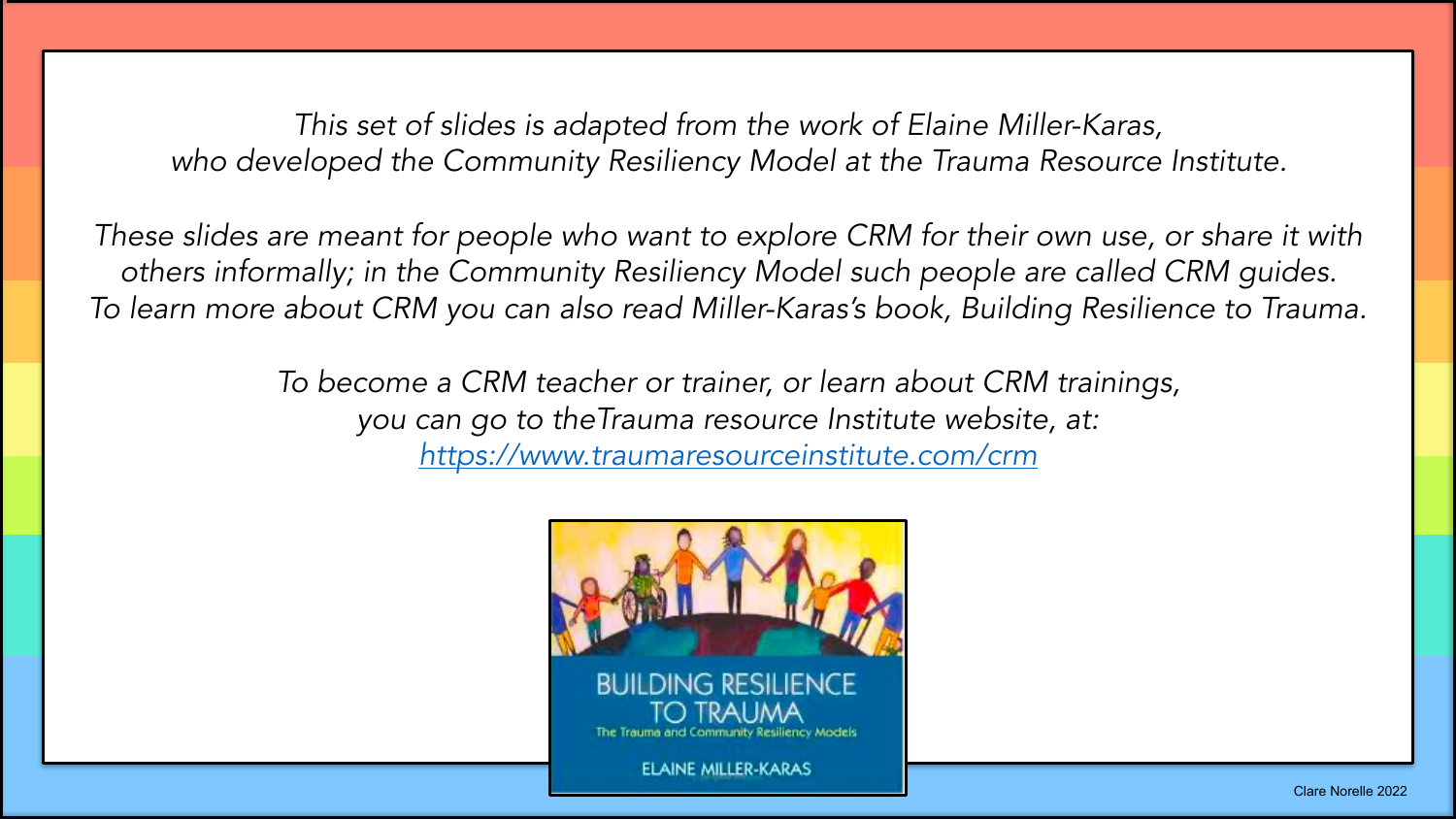The Community Resiliency Model, or CRM, can help you:

- Pay attention to how you're feeling in your body, heart, and mind
- Notice when you feel calm and okay
- Notice when you start to feel too activated (maybe overwhelmed by anxiety, fear, or anger)
- Notice when you start to feel too slowed down (maybe frozen or stuck in depression, fear, or sadness)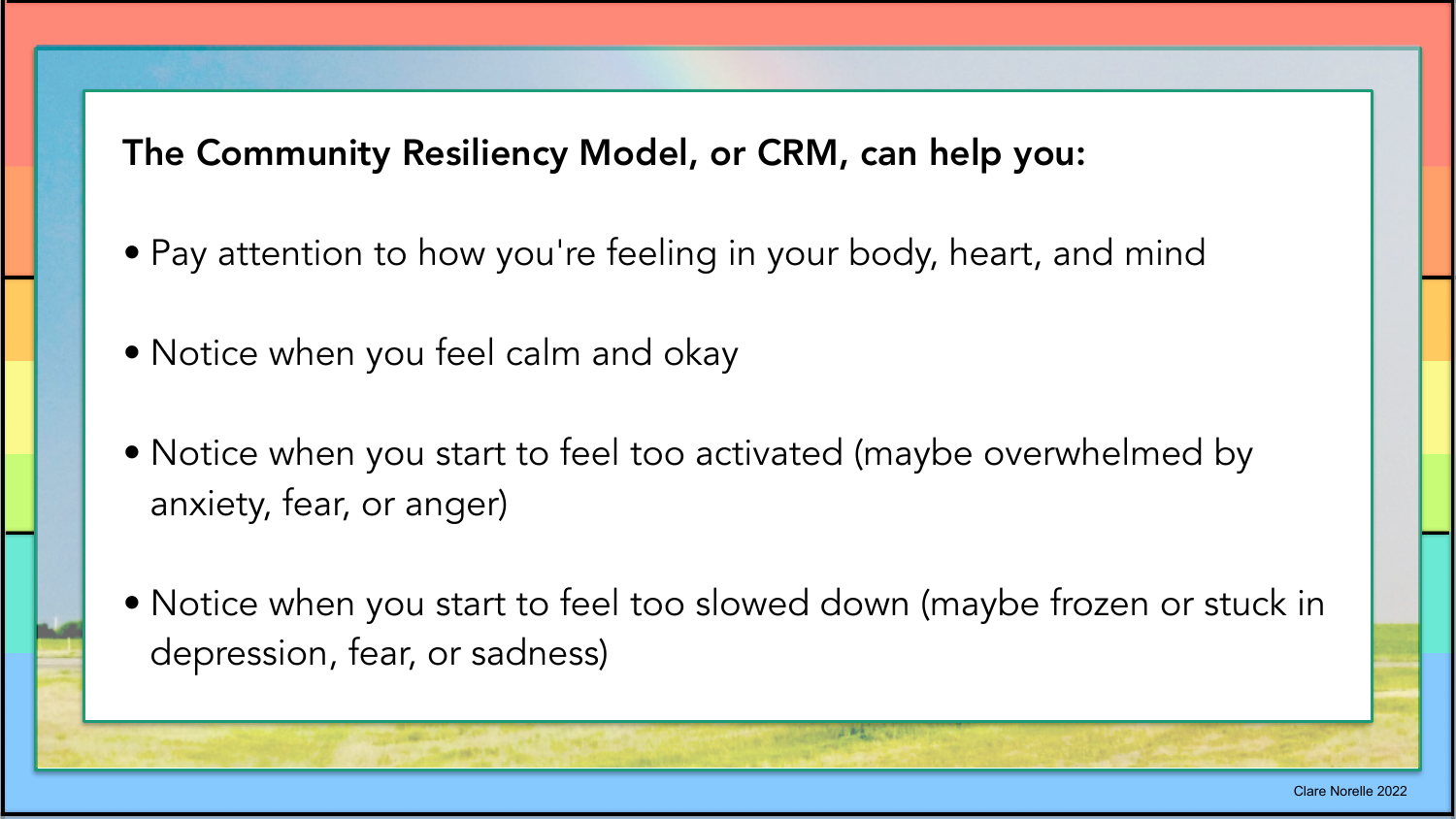## The Community Resiliency Model, or CRM, can help you:

• Learn skills that help you move from feeling too activated or too slowed down, to feeling more okay more of the time.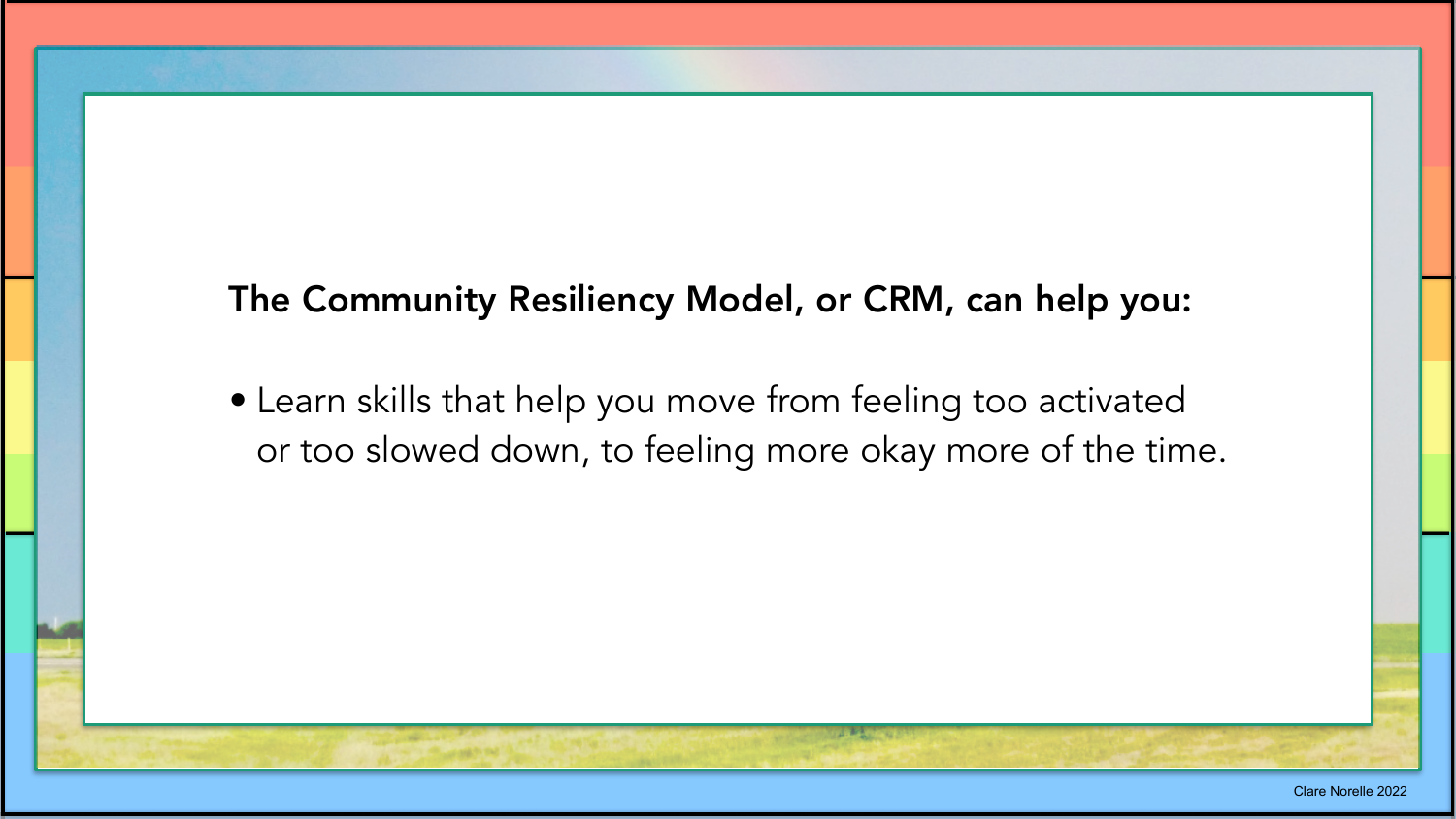CRM may also help you:

• Break out of cycles of thinking, feeling, or acting that aren't helping you.

It's hard to think or even talk your way out of harmful patterns.

CRM Skills give your nervous system opportunities to practice doing and feeling other things, working with your body to change your mind.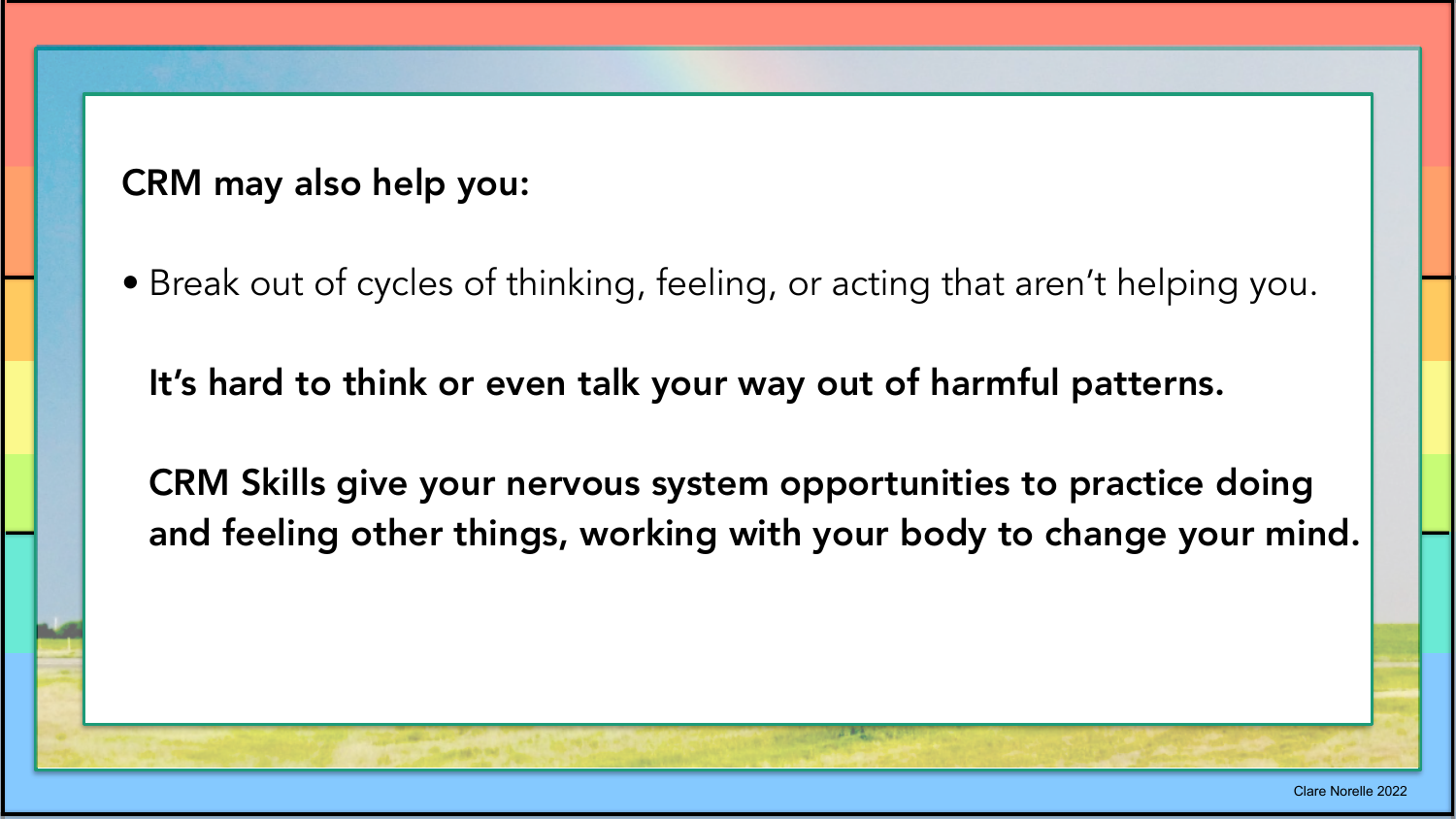The purpose of CRM Skills isn't to change which feelings you might feel.

With CRM Skills you can still feel things like anger, sadness, grief, the need to take action or the need to rest.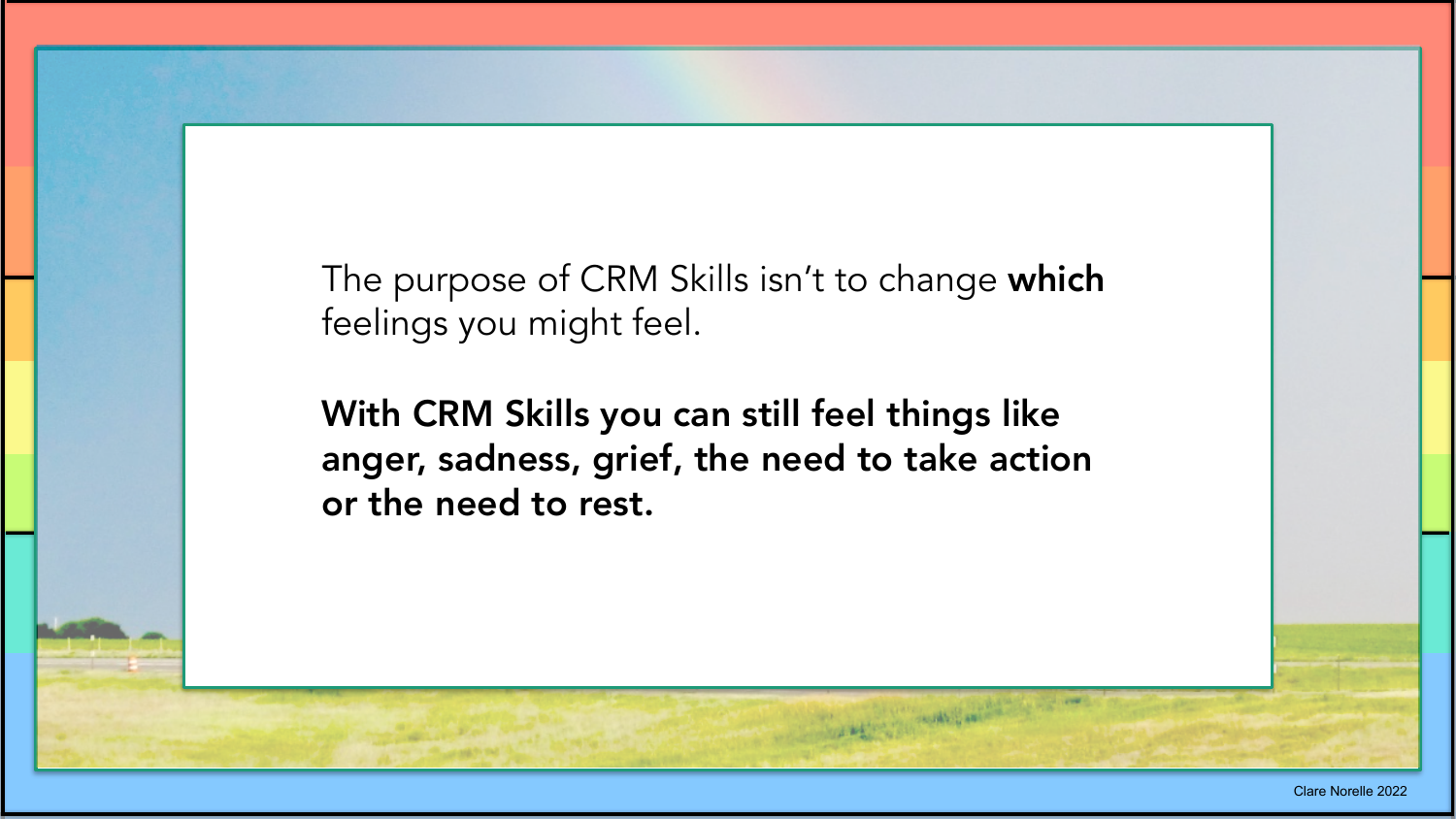## CRM skills are meant to help you feel what you feel, but in ways that are manageable for you.

This helps your body stay healthier. It helps you be able to see more clearly what's happening, and think more clearly about how you want to respond to things that happen.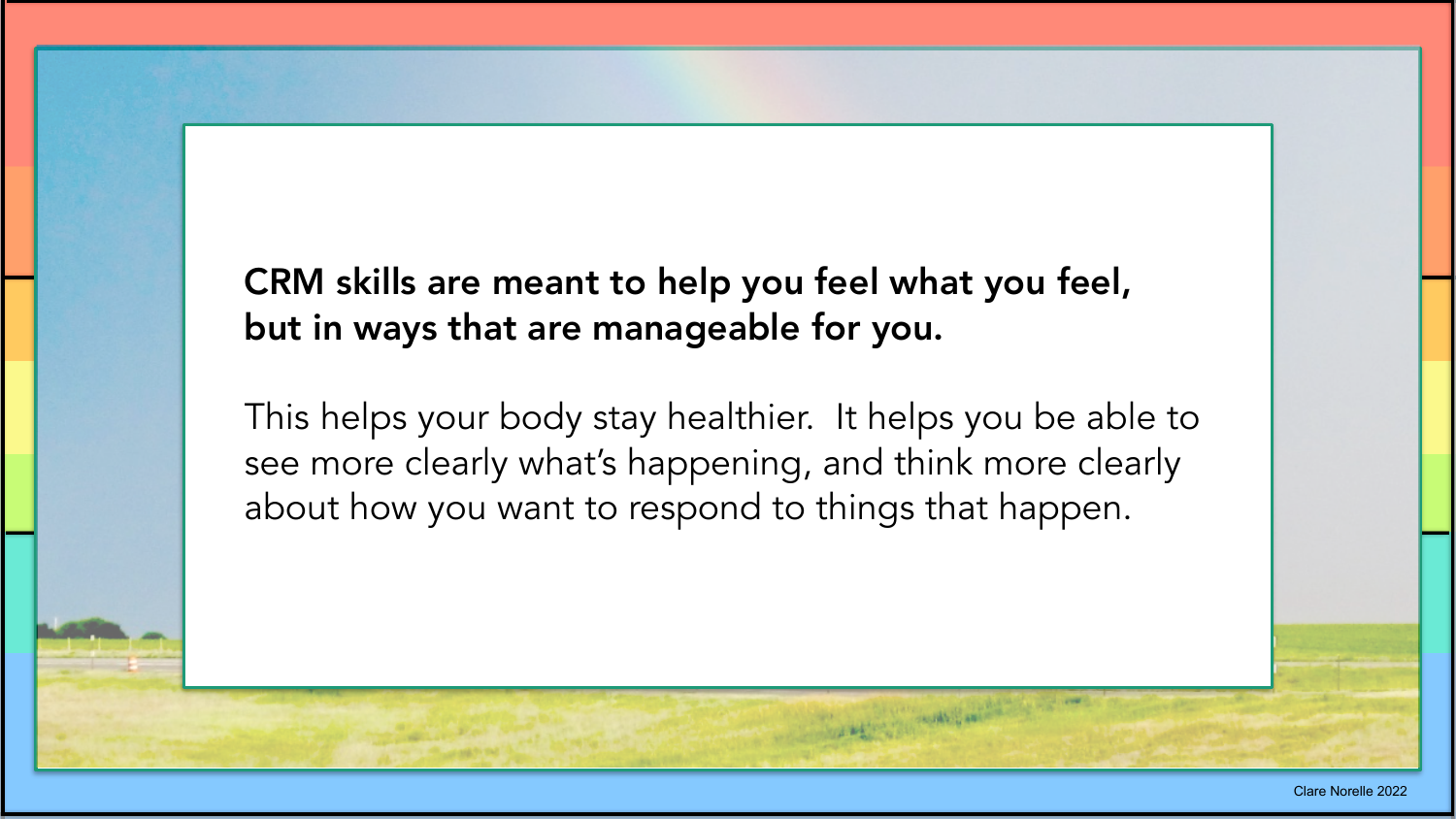If you share CRM skills with other people, it's important to do it through invitation and choice: inviting people to try the skills that they choose to, and supporting them in skipping any that they don't want to do. The same is true if you're exploring these on your own.

It's also important to remember that people's nervous systems respond differently to things. Instead of telling someone that an activity will be relaxing, you might encourage them to explore what they feel in their own body, and notice what's true for them.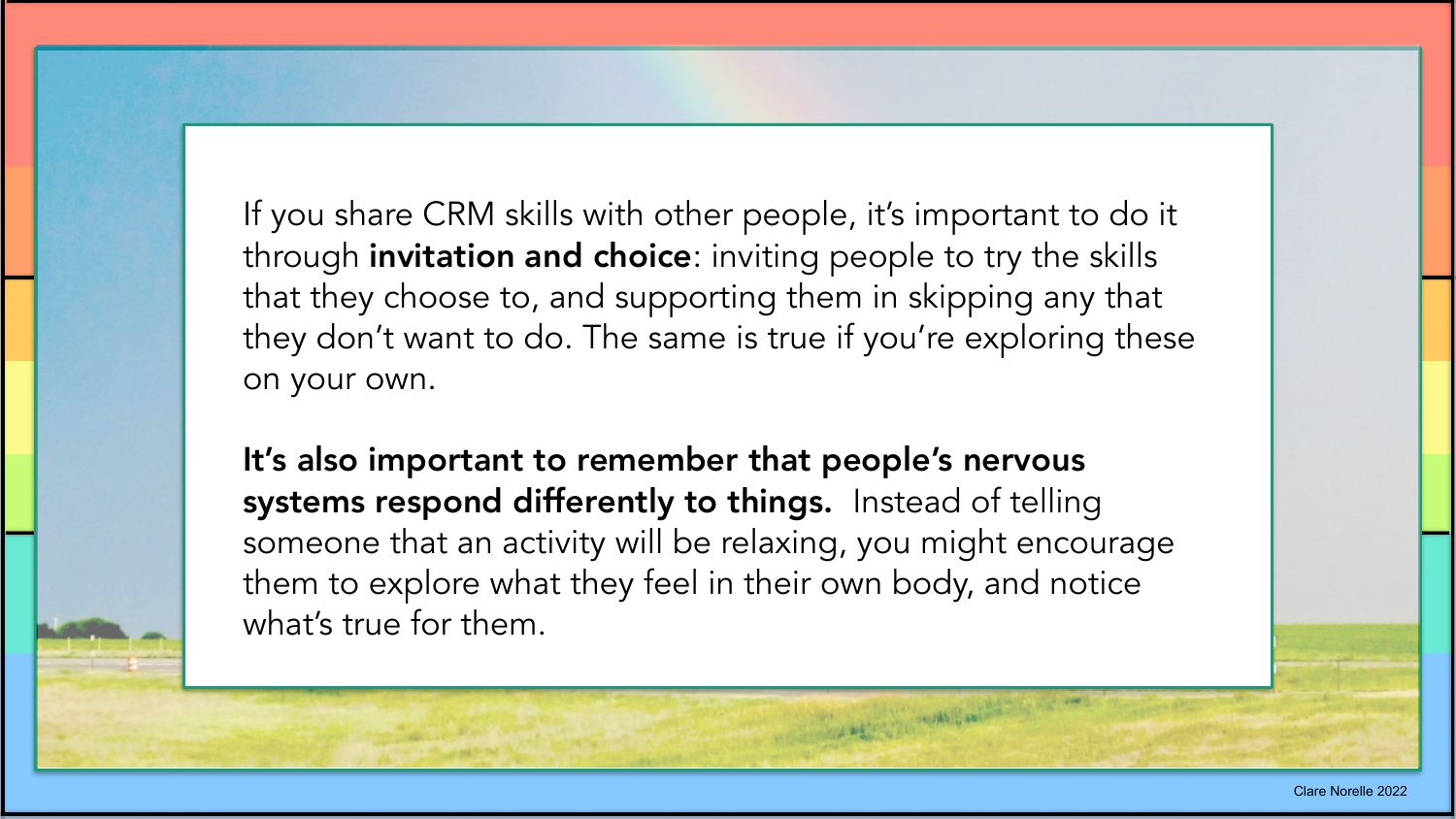## There are three main parts to this presentation:

Part A: The CRM Zones: This part explains the basics of the Community Resiliency Model, and the three Zones of the nervous system that we work with in the model.

Part B: The CRM Skills: This part has six sections—one section for each of the CRM Skills, explaining the skill and offering several activities or exercises for exploring it on your own or with other people.

Part C: How CRM Works in Your Nervous System: This part explores the neurobiology and research that explain how the CRM Skills work with your nervous system.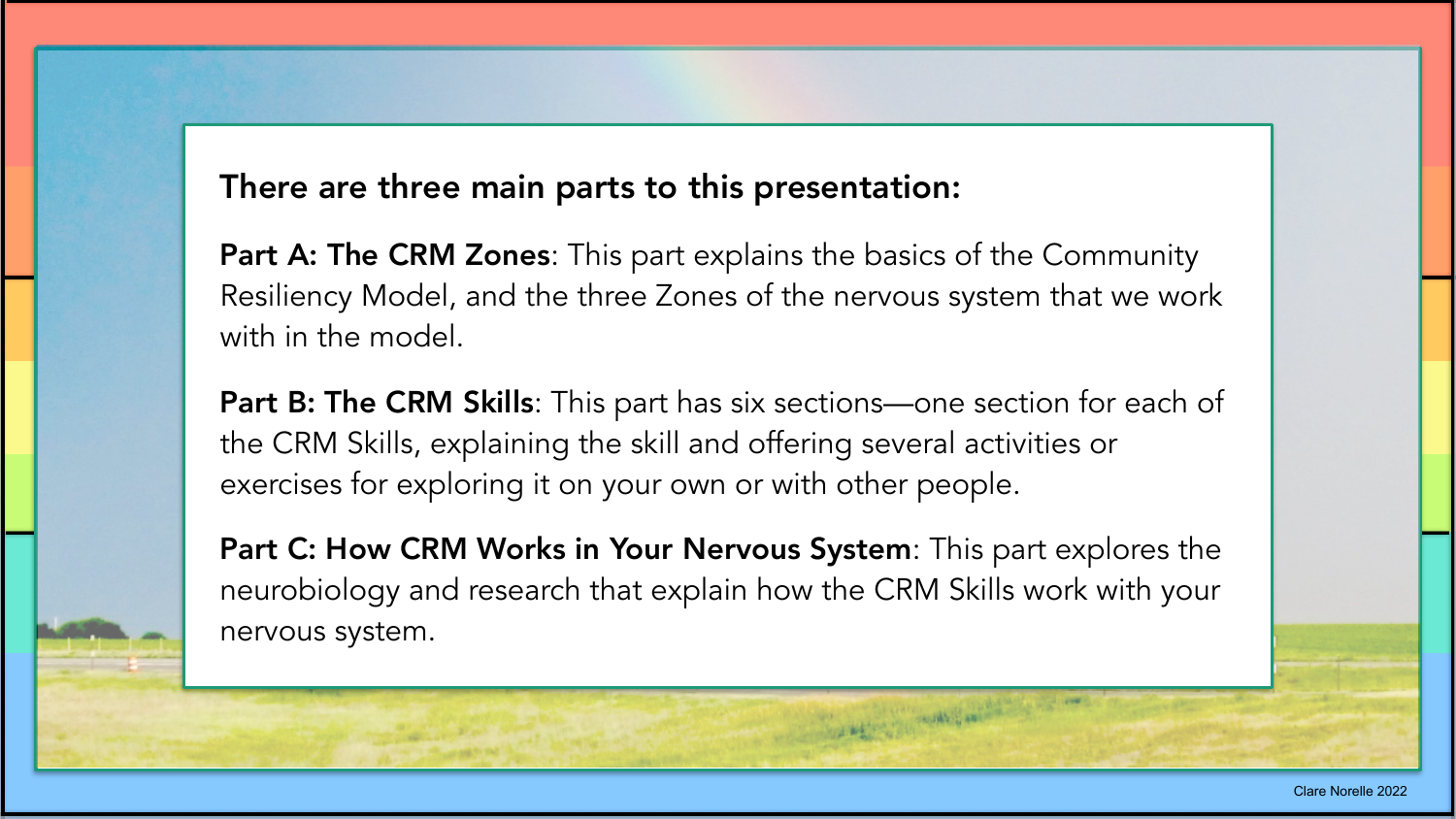*You're welcome to explore these materials at your own pace, and in any order that appeals to you.* 

You can benefit from exploring and learning the CRM Skills in Part A and Part B, without ever reading Part C, about how CRM works in your nervous system. The first two parts will be easier to read and digest for most people, and the skills and activities will work just as well, whether or not you read Part C.

Still it can be helpful to understand what's going on in your body and nervous system. So if you have the time and interest, you might explore Part C more slowly at some point, if you like.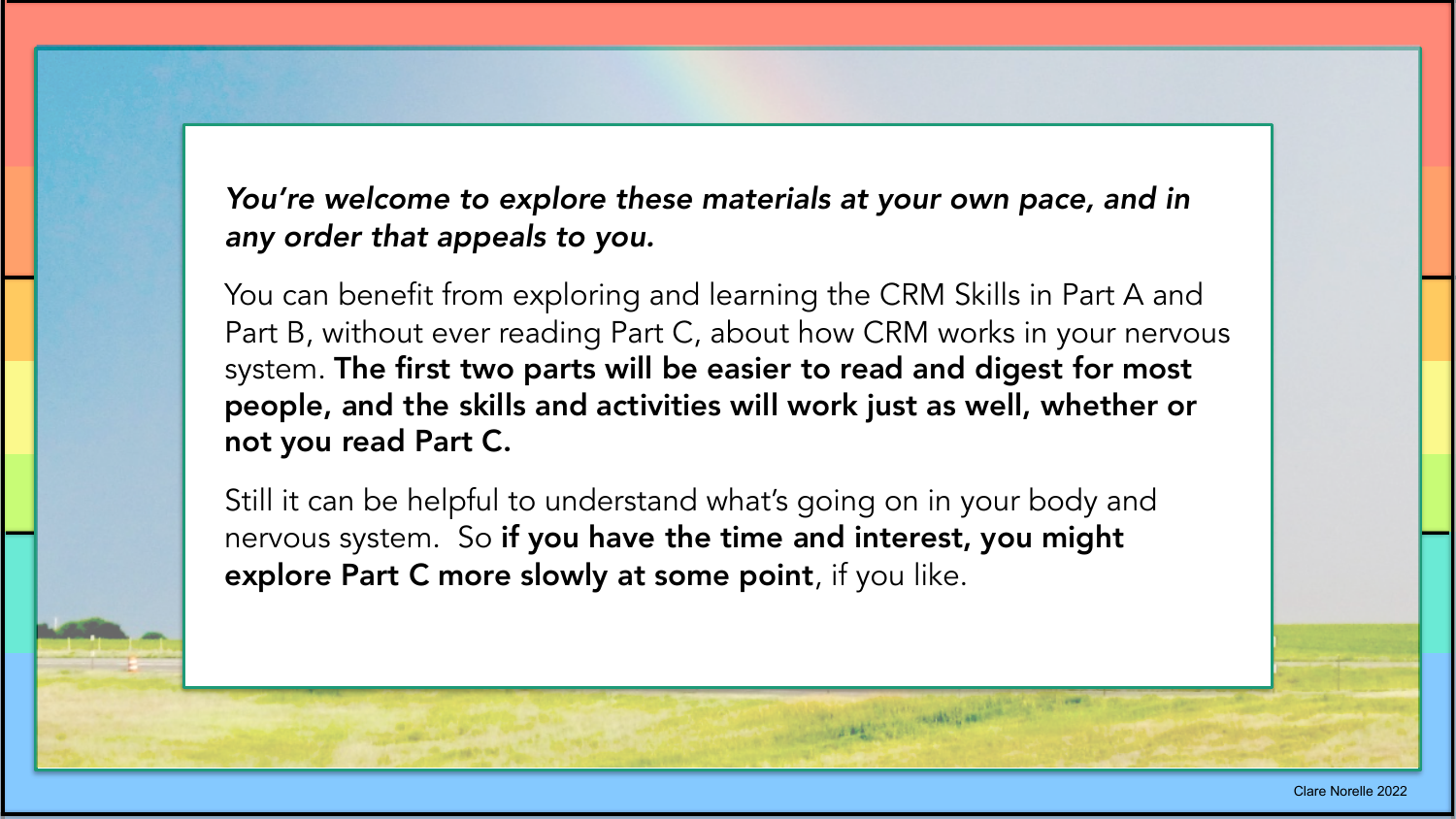If you want to break these materials into friendly-sized chunks, you might do something like this, possibly over eight to twelve days, or over eight to twelve weeks:

Day/Week 1: Read section A, The CRM Zones, and write or talk about your responses to the questions in the section. (Maybe one day, or one week)

Days/Weeks 2 - 7: Read section B, The CRM Skills, maybe exploring one skill each day or each week, doing one or two of the exercises described in each skill section, and writing or talking about what you notice, what you like or dislike, and any questions you might have. (Six days or weeks)

Days/Weeks 8 - 12: Read section C, How CRM Works in Your Nervous System, writing or talking about any responses or questions you might have. (One to five days or weeks—or none, if the biological basis for CRM doesn't matter to you)